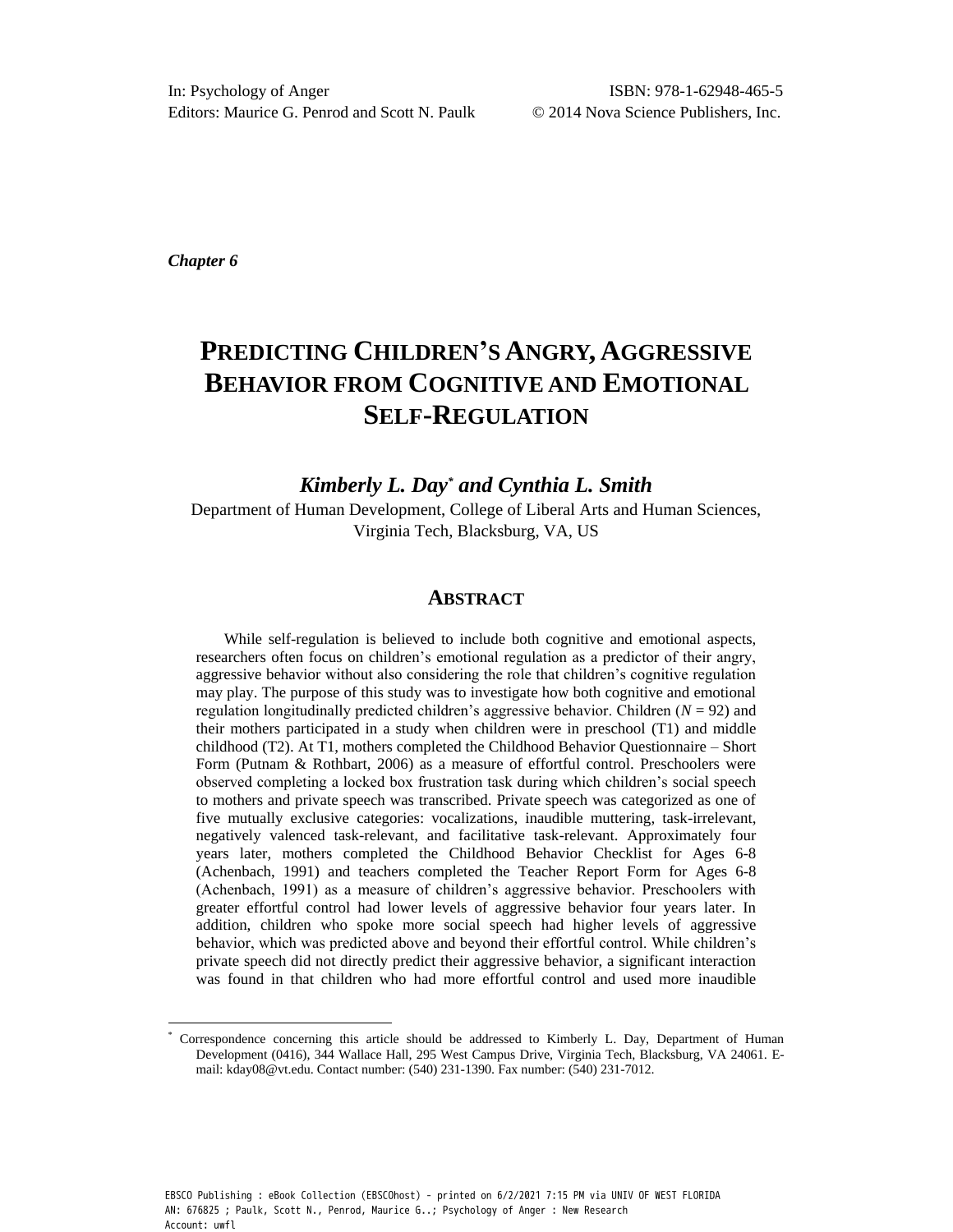muttering had lower levels of aggression. These findings support the importance of developing optimal patterns of both cognitive and emotional regulation early in life.

## **INTRODUCTION**

Anger in childhood often coincides with aggressive behavior (Vitaro  $\&$  Brendgen, 2005), and children with aggressive behaviors are at risk for later problems such as lower academic achievement and reading ability as well as higher rates of school dropout and physical violence (Barrera et al., 2002; Barriga et al., 2002; Kokko, Tremblay, Lacourse, Nagin, & Vitaro, 2006). While it has been found that children's self-regulation is related to their aggressive behavior (e.g., Eisenberg et al., 2004; Eisenberg, Zhou, et al., 2005), little research has investigated how multiple aspects of self-regulation relate to aggressive behavior. The goal of the current study was to examine two facets of self-regulation, specifically effortful control and private speech, as predictors of children's aggressive behavior.

Effortful control is the ability to initiate, stop, or modulate attention and behavior and is seen as a core component in emotion regulation (Eisenberg, Smith, & Spinrad, 2011). It is believed that lower levels of effortful control affects maladjustment by affecting how information relevant to adaptive functioning is processed and the control of emotional experience and behavior (Eisenberg, Spinrad, & Eggum, 2010). Researchers have found that effortful control is part of children's regulatory system because greater effortful control has been related to less displayed anger (Eisenberg et al., 2007; Zhou, Eisenberg, Wang, Reiser, 2004) and externalizing behaviors (Eisenberg et al., 2004; Eisenberg, Zhou, et al., 2005; Spinrad et al., 2007). Therefore, we expected that children with higher levels of effortful control would have less aggressive behavior.

Because children's self-regulation is multifaceted (Sokol & Müller, 2007), emotional aspects of self-regulation, such as effortful control, and cognitive aspects, such as children's social and private speech, need to be examined together to fully understand how children learn to regulate aggression. Private speech is externalized speech directed to the self (Winsler, 2009). When working through a difficult situation, children may talk to other people in the room, which is labeled social speech, or they may talk to themselves, which is private speech. It has been recommended that teachers and parents support their children's use of private speech because it can support their cognitive regulation (Winsler, Carlton, & Barry, 2000; Winsler & Diaz, 1995; Winsler, Diaz, Atencio, McCarthy, & Chabay, 2000; Winsler, Manfra, & Diaz, 2007). Even though private speech is typically examined during cognitive tasks, it has also been found to support children's regulation during emotional contexts (Day  $\&$  Smith, 2013). Therefore, this study builds on these findings by examining how private speech related to children's regulation of aggression.

There are many forms of private speech, but not all of them support adaptive selfregulation. Children who used more inaudible muttering (so quiet that it cannot be understood) and facilitative task-relevant private speech (related to the task but not focused on negative feelings or aspects of the task) have been found to have better regulation because they displayed greater focus (Berk, 1986), performed better at cognitive tasks (Berk & Spuhl, 1995; Bivens & Berk, 1990; Fernyhough & Fradley, 2005; Winsler, Diaz, et al., 2000; Winsler, Diaz, & Montero, 1997), and displayed more self-regulatory behaviors (Winsler, Ducenne, & Koury, 2011). In addition, children who used more of these types of speech were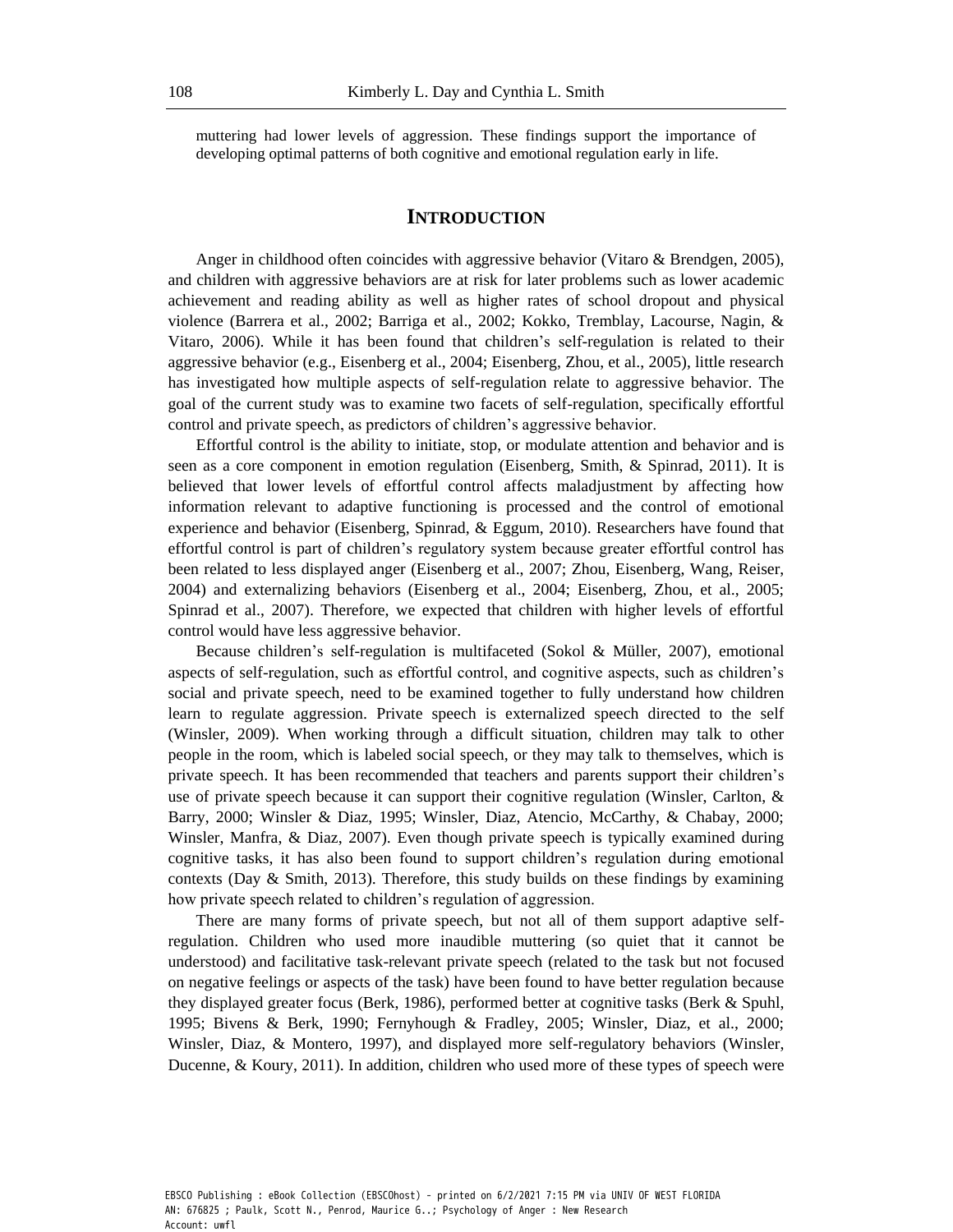found to have less externalizing behavior problems and better social skills (Winsler, de León, Wallace, Carlton, Willson-Quayle, 2003) and less anger in a frustration task (Day & Smith, 2013). These findings support that inaudible muttering and facilitative task-relevant private speech may support children's cognitive and emotional self-regulation because children who used more of these types of private speech performed better cognitively and were able to regulate their emotion. Therefore, in the current study, inaudible muttering and facilitative private speech were expected to be related to lower levels of aggressive behavior because these types of private speech are related to higher levels of self-regulation.

In contrast, children who used more vocalizations (audible noises that were not words), task-irrelevant private speech (unrelated to the task at hand), and negatively valenced taskrelevant private speech (related to the task but focused on task difficulty) have been found to perform poorer on cognitive tasks (Berk & Spuhl, 1995; Winsler et al., 2003) and on a selfregulatory battery (Winsler et al., 2011) and were rated as having greater externalizing problem behaviors and poorer social skills (Winsler et al., 1997). In addition, these children were rated as poorer at regulating their emotion (Broderick, 2001) and were found to display more anger and sadness in a frustration task (Day & Smith, 2013). Therefore, vocalizations, task-irrelevant, and negatively valenced private speech were expected to be related to higher levels of aggressive behavior because they have been related to less optimal self-regulation.

While some categories of private speech may support children's regulation, the use of social speech may interfere with their regulation skills. For example, Winsler at al. (2011) found that children who tried to speak to an experimenter through a closed door had poorer performance on a self-regulation battery, while Day and Smith (2013) found that children who tried to speak to their mothers during a frustrating situation displayed more sadness. In both of these situations, children were attempting to elicit help from people who were instructed to not offer any guidance; therefore, the social speech did not prove to be an effective regulation strategy. Children who use higher levels of social speech during regulatory tasks may be doing so because they are less capable of regulating their behavior independently and are using social speech to elicit help in regulating their behaviors. The current study seeks to investigate whether children's social speech during a frustration task predicts their angry, aggressive behavior. If children use more social speech as a means of supporting their regulation, it may reflect their lack of self-regulation; thus, we would expect children who use more social speech would also be higher on aggressive behaviors.

This study is the first in which the combined contributions of both emotional and cognitive self-regulation were examined as predictors of aggressive behavior. Language supports children's early self-regulatory abilities to make it easier for them to use outside regulatory influences by communicating needs, controlling their emotions, and understanding situations (Cole, Armstrong, & Pemberton, 2010; Thompson, 1990). Even though effortful control has been related to less aggression (Eisenberg et al., 2004; Eisenberg, Zhou, et al., 2005), we predicted that private and social speech would explain a unique amount of variance above and beyond children's effortful control. How children speak to themselves or to others during a task may either enhance or diminish their regulatory abilities; therefore, because of the important role of language in supporting children's self-regulatory abilities, we expected it to have an additional unique contribution in understanding children's aggression

It was also expected that private speech would interact with effortful control to predict aggressive behavior because self-regulation includes both emotional and cognitive aspects (Grolnick & Farkas, 2002). Private speech is often seen as a tool of cognitive self-regulation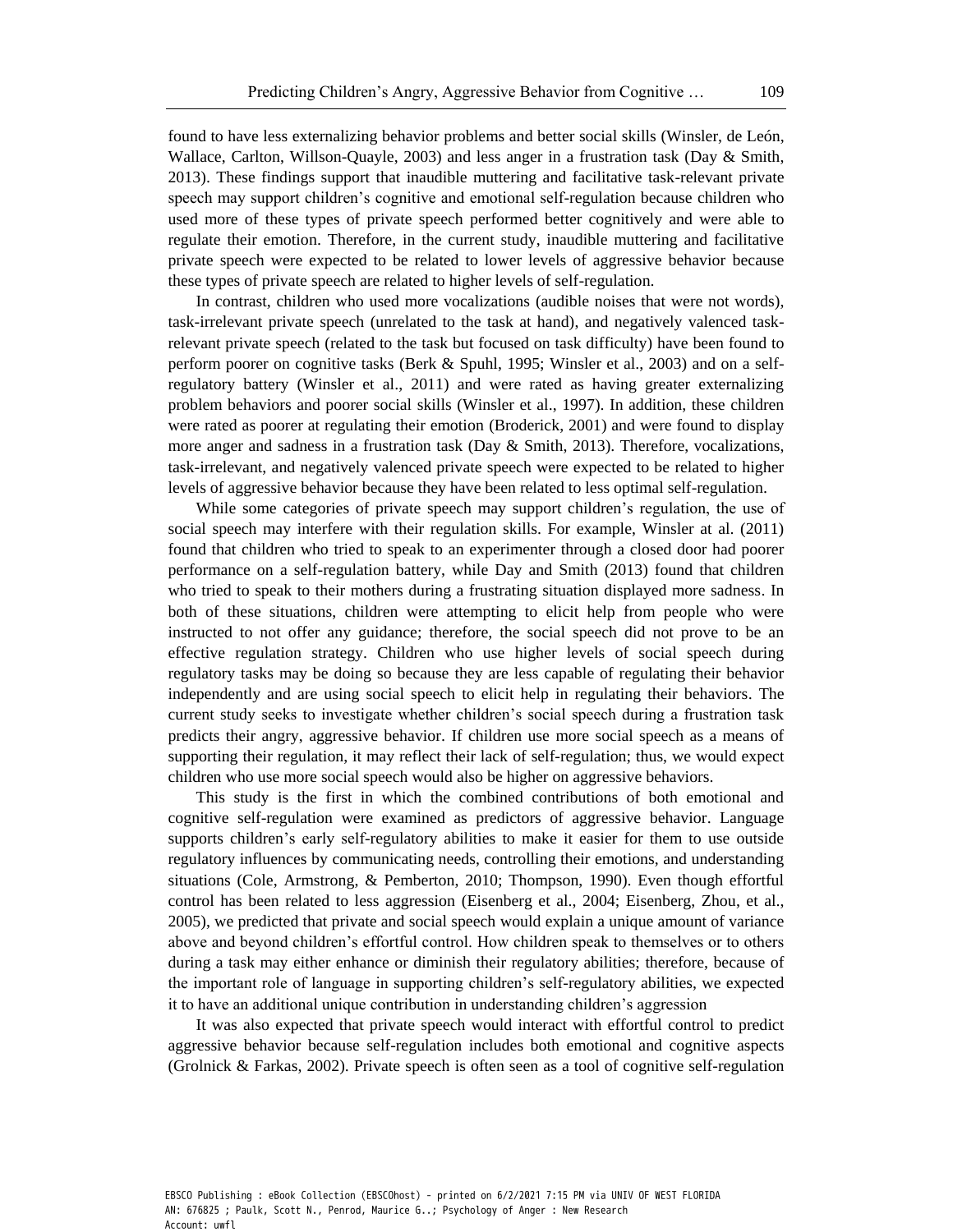(e.g., Winsler, 2009), and effortful control is typically viewed as a tool of emotional selfregulation (e.g., Eisenberg et al., 2011). Tasks that require self-regulatory skills typically tap into both cognitive and emotional skills. Because cognitive and emotional regulation are both required during regulatory tasks, we expected that children who use both tools effectively will have less aggressive behavior. Examining how cognitive self-regulation in the form of private speech and emotional self-regulation in the form of effortful control interact to predict children's aggressive behavior will provide a better picture of the development of aggression. If children's private speech is an additional means of self-regulation along with their effortful control, we would expect that children who used higher levels of the more beneficial forms of private speech (inaudible muttering and facilitative task-relevant) and who had higher levels of effortful control would have lower levels of aggressive behavior.

# **CURRENT STUDY**

The focus of this study was on how children's regulation during the preschool years predicted later aggressive behavior. The preschool years are an important time period in the development of private speech because private speech usage peaks during this time as a way for children to regulate their own behavior before this speech is internalized (Berk & Winsler, 1995). In addition, children are learning to regulate independently and should become less dependent on their parents (Denham, 1998), and, thus, children who are better at selfregulation in preschool would be expected to have less aggression at later developmental periods.

Children's private speech may reflect greater internalization of their parents' assistance during frustrating situations versus children who primarily use social speech and continually seek help from their parents. It was expected that higher levels of social speech, reflecting poorer self-regulation, would predict higher levels of aggression above and beyond their effortful control. In addition, less beneficial private speech (vocalizations, task-irrelevant, and negatively valenced) and more beneficial private speech (inaudible muttering and facilitative task-relevant) in the preschool years were expected to predict lower levels of children's aggression above and beyond children's effortful control. It was also expected that private speech would moderate the relation of effortful control to aggressive behavior in that children who spoke more beneficial private speech and had higher effortful control would have lower aggression.

# **METHOD**

#### **Participants**

Mothers and their children  $(N = 92, 51$  boys) took part in a longitudinal study during preschool (T1,  $M = 4.91$  years,  $SD = 0.27$  years) and middle childhood (T2,  $M = 8.80$  years,  $SD = 0.39$  years). Only children with complete data were used in analyses. Mothers were initially recruited when their children were toddlers through local childcare centers and a developmental sciences database, which included local families with young children. Families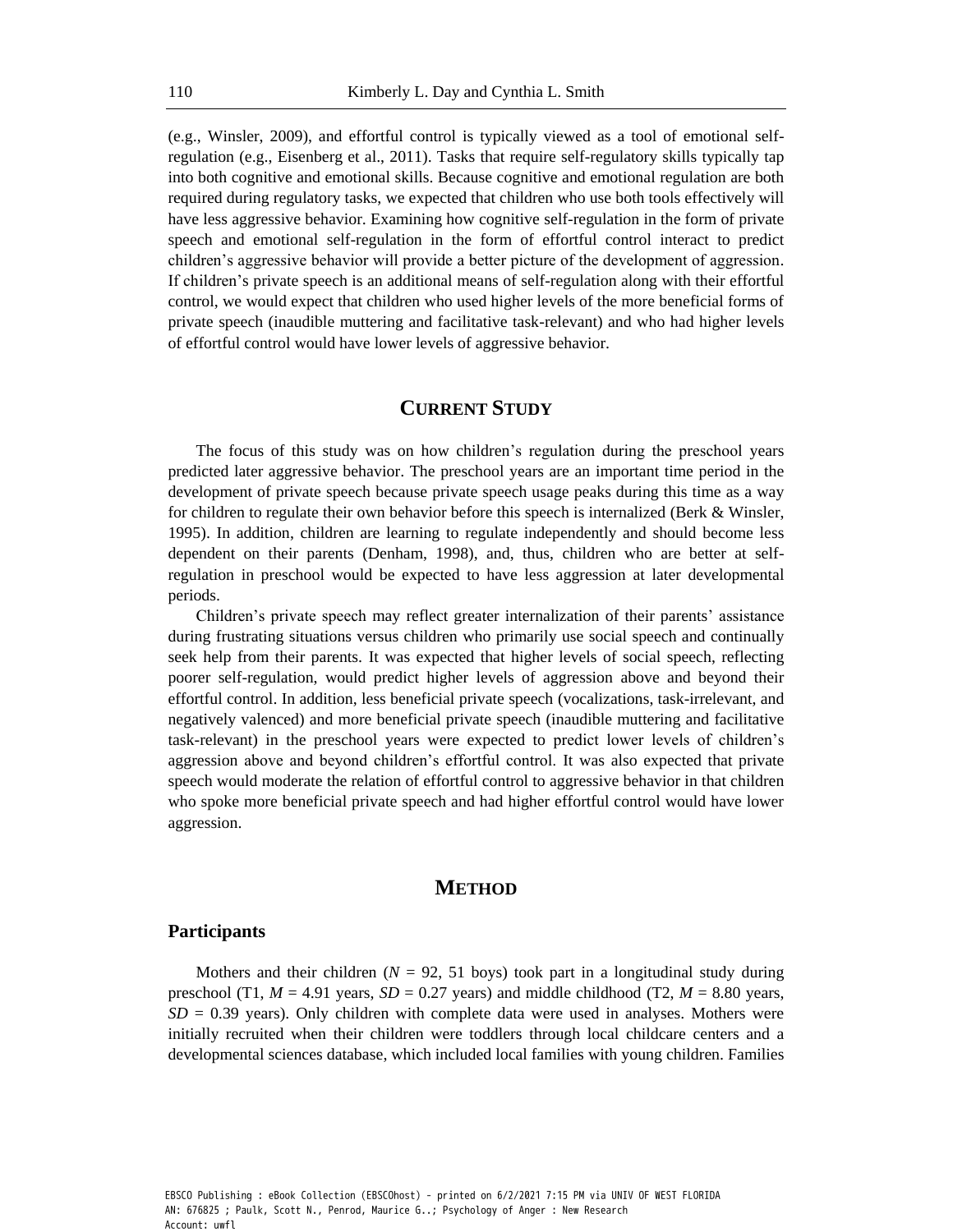in the database were from direct mail companies or had previously participated in research and were interested in future research. The T1 assessment took place approximately two years after initial recruitment, and the T2 assessment was approximately four years later.

At the T1 assessment, the majority (93.5%) of the mothers were married, and the average family income was nearest to the range of  $$60,000$  to  $$75,000$  ( $M = 5.0$  where 1 = less than  $$15,000, 2 = $15,000-$30,000, 3 = $30,000-$45,000, 4 = $45,000-$65,000, 5 = $60,000 $75,000, 6 = $75,000-S100,000, 7 = over $100,000$ . The ethnicity of the mothers was 95.6% white/Caucasian, 2.2% Hispanic/white, 1.1% Native American, and 1.1% other. For maternal education, 3.3% of the mothers had a high school degree or less education, 19.6% had some college or a 2-year degree, 41.3% had a 4-year college degree, and 35.8% had an advanced degree. The demographics of the sample match the demographics of the recruitment area.

Attrition analyses were completed to compare those who participated at T1 with those who did not participate at T2 on demographic and study variables. Mothers who did not participate at T2 were less likely to be married compared to those who did,  $X^2$  (2,  $N = 116$ ) = 16.33,  $p < 0.01$ . There were no other demographic differences between those who did and did not participate at T2. Children who participated at T2 used more negatively valenced taskrelevant private speech than those who did not participate,  $t(114) = -3.22$ ,  $p < .01$ . There were no other differences on study variables between those who did and did not participate.

## **Procedure**

**Preschool assessment (T1).** After initial recruitment, mothers were contacted about participating in a laboratory visit when their children were preschool-aged. After agreeing to participate, mothers completed questionnaires during the laboratory visit including the Childhood Behavior Questionnaire – Short Form (CBQ; Putnam & Rothbart, 2006). Mothers were given a \$20 gift card and children were given two small toys to thank them for their participation.

During the laboratory assessment, children completed many tasks, including a locked box frustration task (PS Lab-TAB; Goldsmith, Reilly, Lemery, Longley, & Prescott, 1993). The task included a clear plastic box, a practice lock and key, a lock, a ring of keys, and two sets of attractive toys (two superheroes or a prince and princess). With children seated at a childsized table, the experimenter demonstrated how to open the practice lock with the key. After children understood how to open the lock, the experimenter had them choose the two toys they liked the best. The preferred toys were placed in the clear box, the lock was placed on the outside, and children were given the ring of keys. Children were told that the experimenter had to do some work outside of the room, but that they could use the keys to open the box and once they did they could play with the toys inside. The correct key was not on the given ring of keys. Children were then left with the locked box while mothers sat approximately eight feet away within the room. After four minutes, the experimenter came back into the room, apologized for not including the correct key, and helped the children open the box. Children were then allowed to play with the toys. The first four minutes from the time the experimenter left the room were used for coding purposes.

At the beginning of the visit and right before the locked box task began, mothers were quietly asked to not assist their children with the task. Mothers were instructed that if their children asked for help to tell them that they were working on something and would help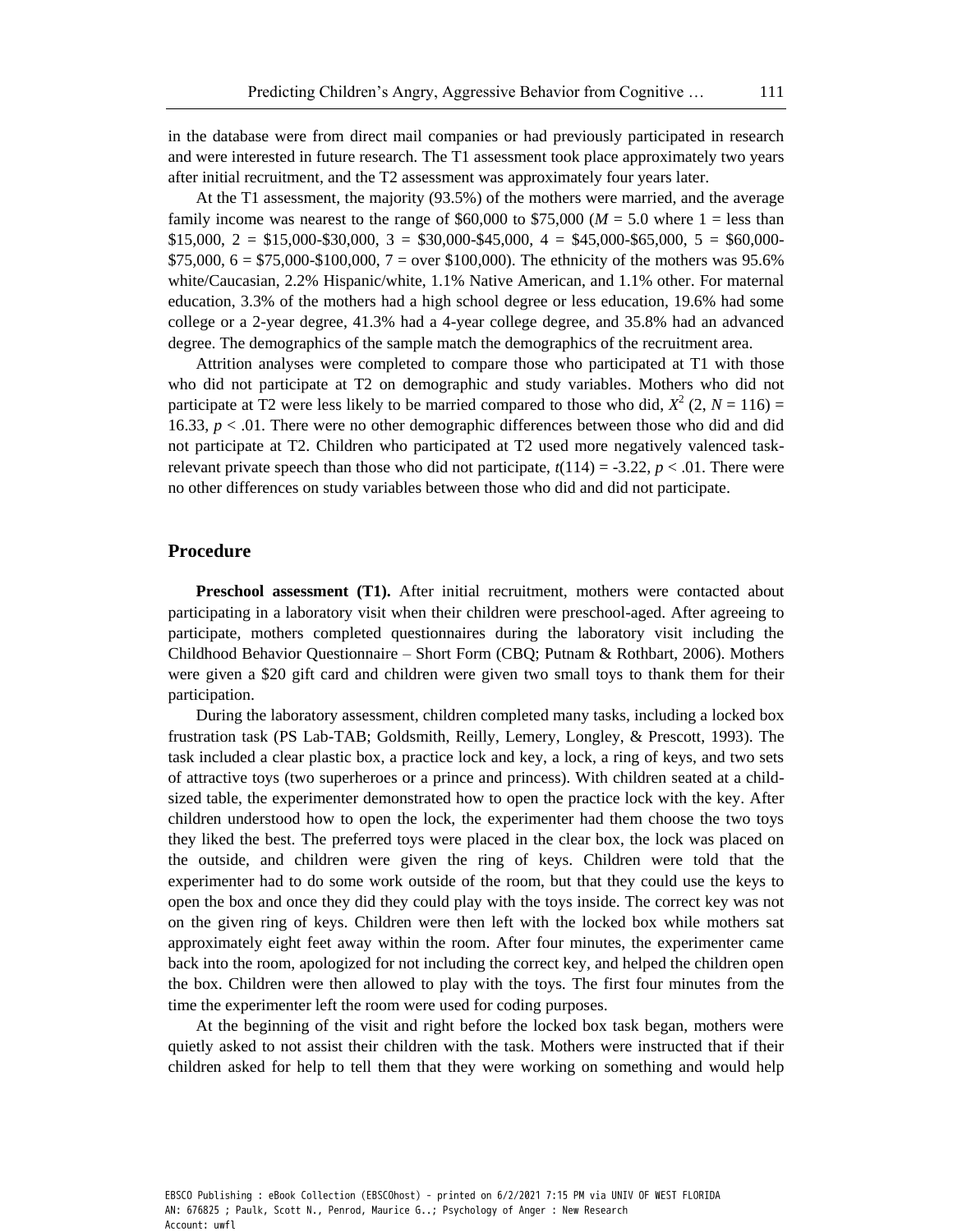them when they were done. Mothers also had a list of instructions for each task with them during the entire visit which also reinforced our request not to help their children with the frustration task.

**Middle childhood assessment (T2).** Approximately four years later, mothers were contacted again to complete questionnaires. Mothers completed the questionnaires at home and either mailed them back or bought them if they decided to also complete a laboratory visit. Included in the questionnaire packets was the Childhood Behavior Checklist for Ages 6- 8 (CBCL; Achenbach, 1991). Mothers were also asked for permission to contact their children's teachers. Once maternal consent was obtained, teachers were contacted about completing a packet of questionnaires. If they agreed, teachers were mailed a packet of questionnaires, including the Teacher Report Form for Ages 6-8 (TRF; Achenbach, 1991). Mothers and teachers were each given a \$20 gift card to thank them for their participation.

#### **Measures**

**Children's speech (T1)**. Children's speech during the locked box task was transcribed according to Winsler, Fernyhough, McClaren, and Way (2005) and was first separated into utterances. An utterance was a clause with intentional markers of termination, a sentence fragment, a conversational turn, a complete sentence, or any speech that was separated by another by at least two seconds. Utterances could not include any semantic discontinuities, such as a significant change of content. The transcriptions were checked during the subsequent coding process, which occurred while watching recordings of the task. Speech was coded as either social speech or one of the mutually exclusive private speech categories, based off previous research (Chiu & Alexander, 2000; Krafft & Berk, 1998; Manning, White, & Daugherty, 1994; Winsler et al., 2005), and the frequency of each category of speech during the entire task was coded.

Children's *social speech* included any speech toward the mothers, which could be indicated by looking at mothers, using a pronoun reference, and conversation turn-taking (e.g., "Mommy, can you help me with this?"). Private speech coding classified each utterance into one of five categories: *Vocalizations* (noises that were not actual words, e.g., "Uhh", "Bo do do", Ohumph"); *task-irrelevant private speech* (unrelated to the task at hand, e.g., "Is it raining outside?); *inaudible muttering* (appeared to be words, but were not understandable); *negatively valenced task-relevant private speech* (related to the task at hand but was focused on task difficulty or children's inability to complete the task, e.g., "I can't do this."); and *facilitative task-relevant private speech* (related to the task at hand, but not seen as inhibiting progress or focusing on the negative, e.g., "First I'll try this key."). The total number of utterances for each category was used in analyses. Two individuals both coded 20-percent of the transcripts to establish reliability. Interrater reliability (*κ*) was .90, reflecting agreement between coders among all speech categories.

**Effortful control (T1)**. Maternal report of effortful control was measured using two scales of the CBQ (Putnam & Rothbart, 2006): inhibitory control (6 items,  $\alpha$  = .68, e.g., "Can easily stop an activity when s/he is told 'no.'") and attention shifting (6 items,  $\alpha$  = .70, e.g., "When drawing or coloring in a book, shows strong concentration."). Mothers used a 7-point scale (1 = never, 4 = about half of the time, 7 = always) to rate the items. The scales were chosen based on theoretical conceptualizations of effortful control (Eisenberg et al., 2011).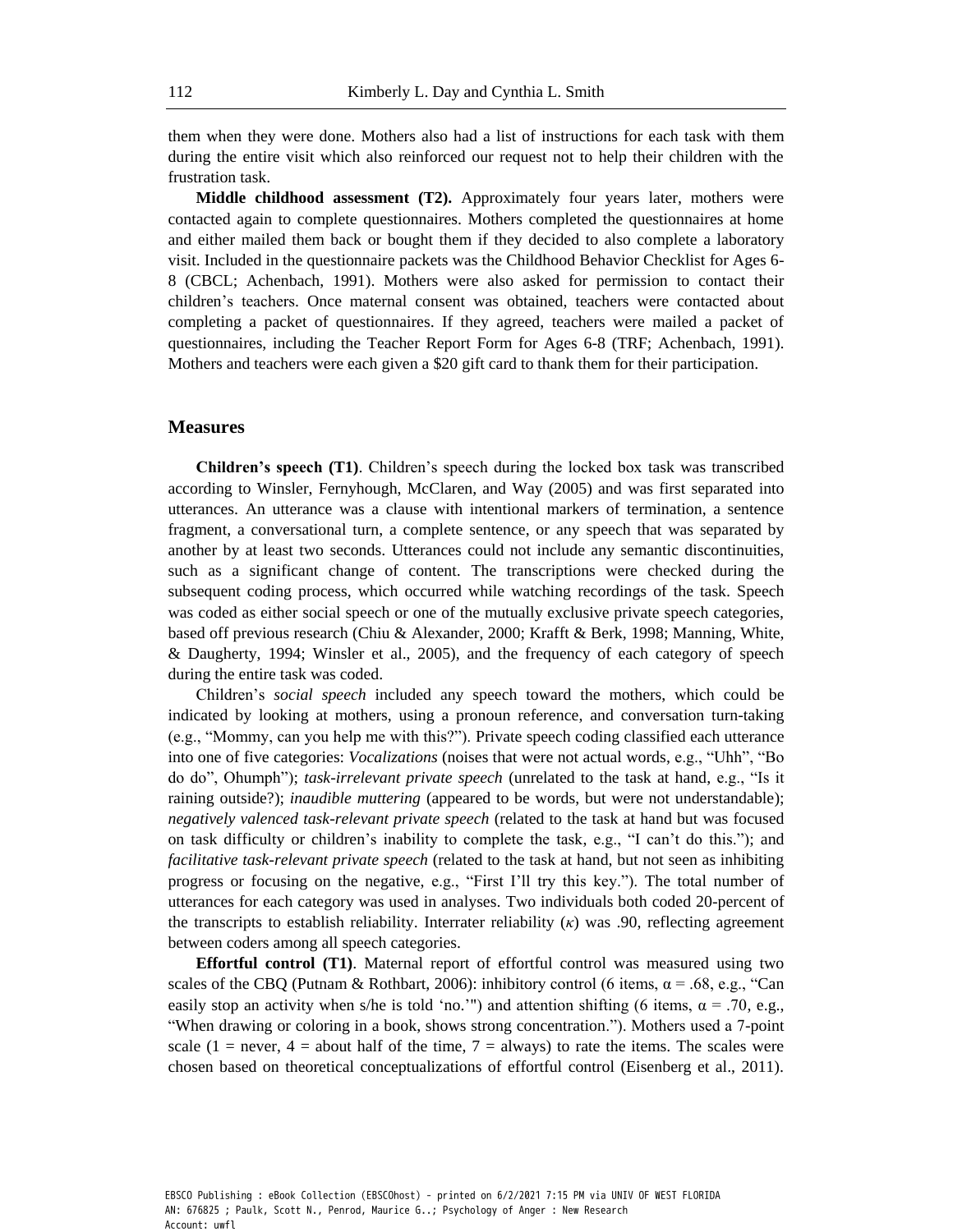The inhibitory control and attention shifting scales of the CBQ were significantly correlated,  $r(90)$ = .30,  $p < .01$ ; therefore, they were combined by averaging the subscales to create an effortful control scale.

**Aggressive behavior (T2)**. The CBCL and TRF (Achenbach, 1991) consisted of 112 items that described the children within the last two months. Mothers and teachers rated these items on a 3-point scale  $(0 = not true, 1 = somewhat or sometimes true, 2 = very true or often$ true). The CBCL and TRF were scored using the Assessment Data Manager (ADM) program (Achenbach, 1991). The raw score from the aggressive behavior scale was used. Motherreported and teacher-reported aggressive behavior were significantly correlated, *r*(90)= .36, *p* < .01, so a composite variable was created by averaging the two scales.

# **RESULTS**

Descriptive statistics for all variables are presented in Table 1. Task-irrelevant private speech had to be dropped from analyses because it was too low occurring. Aggressive behavior and inaudible muttering were skewed, so a square root transformation was performed on each variable (Tabachnick & Fidell, 2006). The transformed variables were used in analyses.

|                                   | M     | SD   | Minimum | Maximum |
|-----------------------------------|-------|------|---------|---------|
| Aggressive behavior*              | 1.50  | 1.00 | 0.00    | 4.90    |
| Effortful control                 | 4.87  | 0.63 | 3.25    | 6.42    |
| Social speech                     | 11.51 | 7.67 | 0.00    | 44.00   |
| Vocalizations                     | 7.63  | 5.49 | 0.00    | 30.00   |
| Inaudible muttering*              | 0.34  | 0.59 | 0.00    | 2.00    |
| Negatively valenced task-relevant | 1.24  | 1.56 | 0.00    | 7.00    |
| Facilitative task-relevant        | 8.54  | 8.75 | 0.00    | 42.00   |

**Table 1. Descriptive Statistics of Variables** 

*Notes*. The social and private speech scores were frequencies of utterances during the entire task. \*A square root transformation was performed to correct for skew.

## **Table 2. Regression Analysis Predicting Aggressive Behavior from Effortful Control and Social Speech**

|                      | Aggressive Behavior |     |        |  |
|----------------------|---------------------|-----|--------|--|
|                      |                     |     |        |  |
| Age                  | .06                 | .03 | .U3    |  |
| 2. Effortful control | $-.30*$             |     | $.08*$ |  |
| 3. Social speech     | $.30*$              | .20 | .09*   |  |
| F for model          | $7.25**$            |     |        |  |

*Notes*. \**p* < .05, \*\**p* < .01, \*\*\**p* <.001. The betas reported are the standardized betas from the last step.

The first regression analysis examined preschool effortful control and social speech as predictors of school-aged aggression (see Table 2). Child age was entered on the first step as a control variable because of the wide age range of the children, effortful control was entered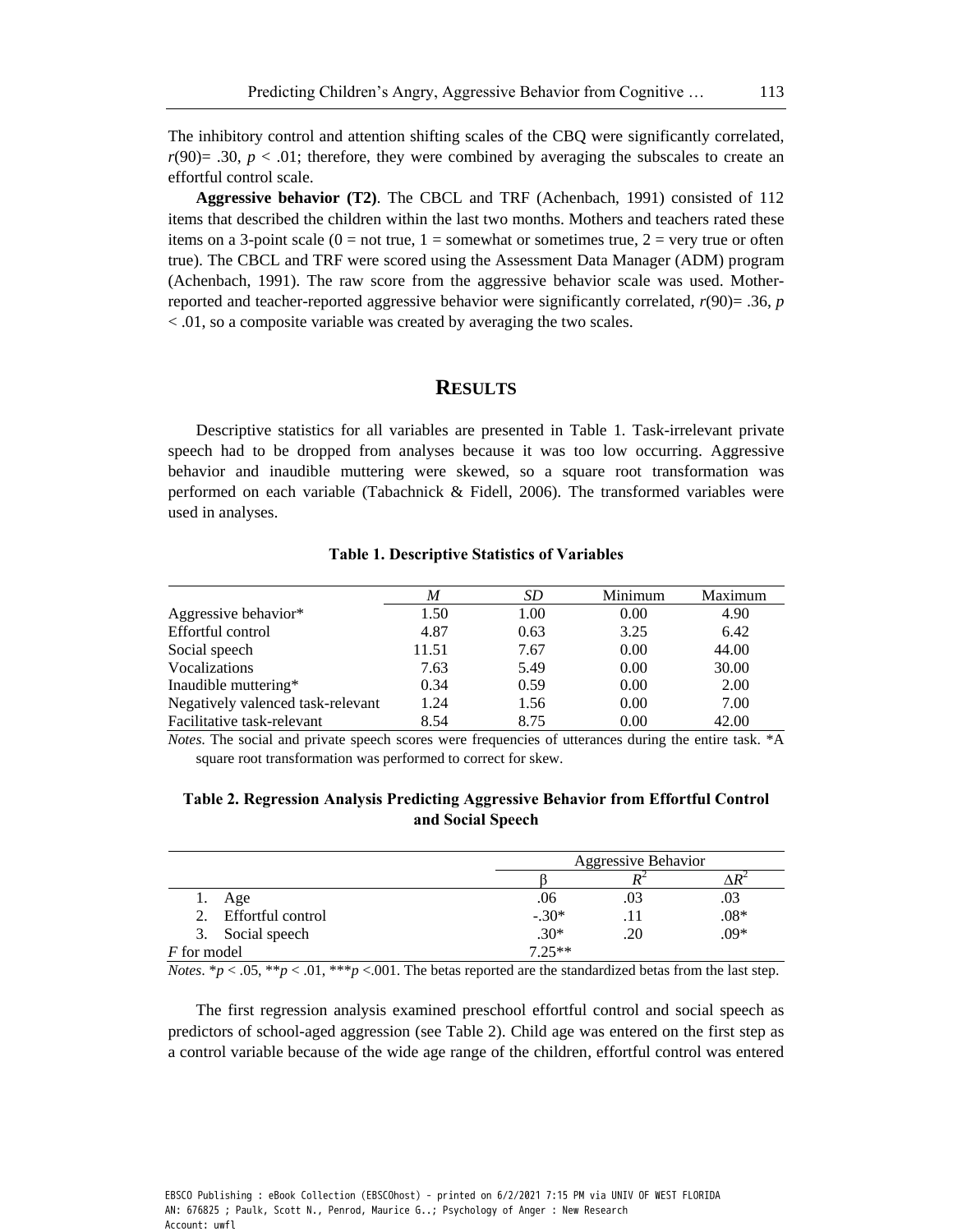on the second step, and social speech was entered on the third step. Children who had higher levels of effortful control had lower levels of aggression. Children's social speech also predicted aggression above and beyond effortful control. Children who spoke less social speech had lower levels of aggression, even after controlling for their levels of effortful control.

| Table 3. Regression Analysis Predicting Aggressive Behavior from Effortful Control |  |
|------------------------------------------------------------------------------------|--|
| and Private Speech                                                                 |  |

|                    |                                   | Aggressive Behavior |     |         |
|--------------------|-----------------------------------|---------------------|-----|---------|
|                    |                                   |                     |     |         |
|                    | Age                               | $-.07$              | .03 | .03     |
| $2_{1}$            | Effortful control                 | $-.27**$            | .11 | $.08**$ |
| 3.                 | Vocalizations                     | $-.04$              | .12 | .02     |
|                    | Inaudible muttering               | .04                 |     |         |
|                    | Negatively valenced task-relevant | $-.02$              |     |         |
|                    | Facilitative task-relevant        | $-.06$              |     |         |
| 4.                 | Vocalizations x Effortful control | $-.21*$             | .16 | $.04*$  |
| <i>F</i> for model |                                   | $2.36*$             |     |         |

*Notes*. \**p* < .05, \*\**p* < .01. The betas reported are the standardized betas from the last step.



Figure 1. Simple slopes displaying the relation of effortful control to aggressive behavior are shown at three different levels of inaudible muttering. The relation of effortful control to aggressive behavior was significant for children who used moderate and high, but not low, levels of inaudible muttering.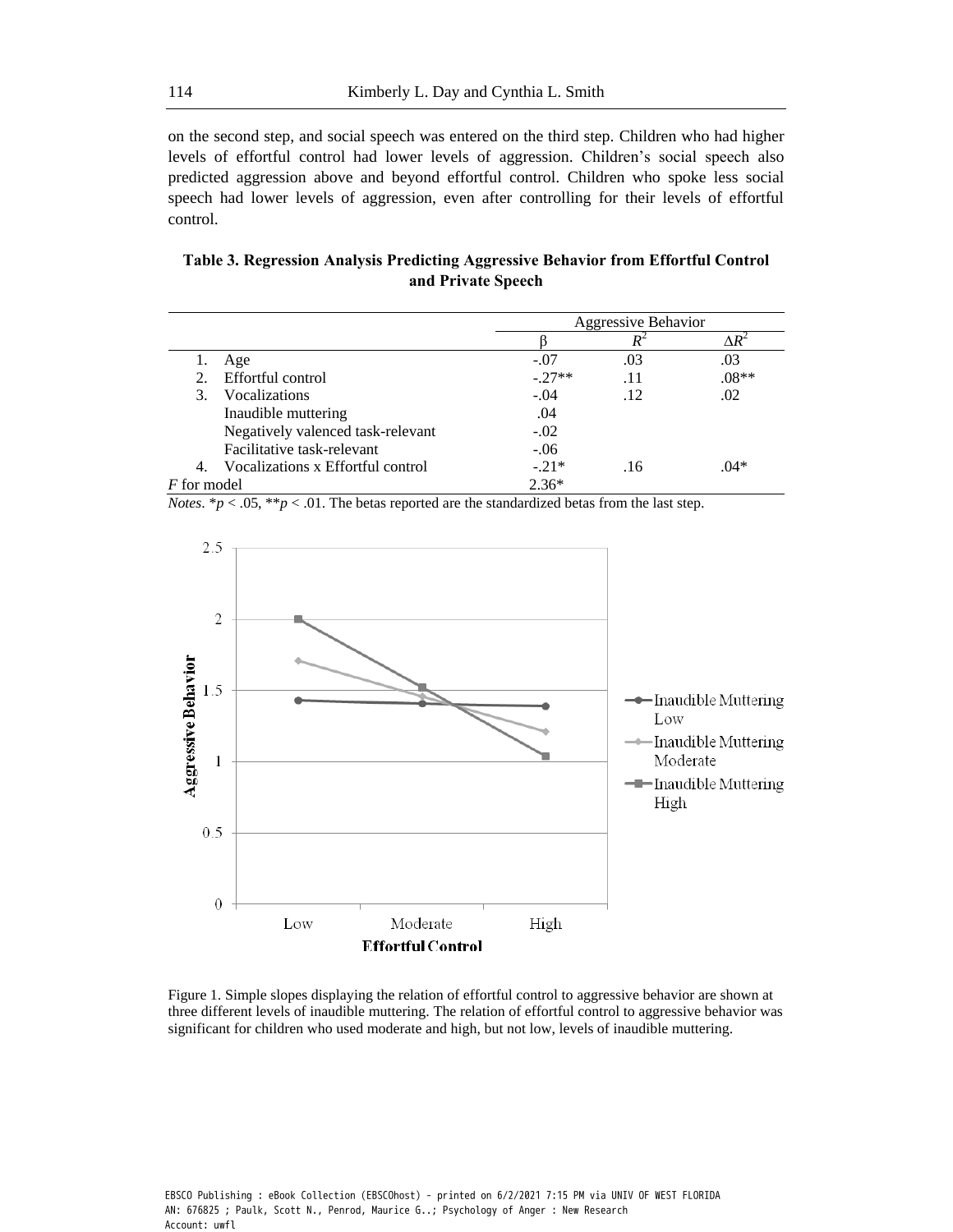The second regression analysis examined preschool effortful control and private speech as predictors of school-aged aggression (see Table 3). Following recommendations for testing interactions from Cohen, Cohen, West, and Aiken (2003), all predictor variables were centered. Child age was entered on the first step, effortful control was entered on the second step, and the speech variables were entered on the third step. To investigate how private speech moderated the relation of effortful control to aggression, interaction variables were entered on the final step. Interaction variables were created by multiplying the private speech variables by effortful control, and the interaction terms were allowed to enter in a stepwise method to preserve power. As in the previous analysis, effortful control was a significant predictor of aggression. The private speech variables did not predict children's aggression; however, a significant interaction was found between inaudible muttering and effortful control (see Figure 1). The significant interaction was probed following procedures described by Cohen et al. (2003). The negative relation of effortful control to aggression was significant for children who used moderate (slope =  $-0.41$ ,  $p < .01$ ) and high levels (slope =  $-0.77$ ,  $p <$ .01) of inaudible muttering but not for children who used low levels (slope = -0.04, *ns*). The negative relation between aggressive behavior and effortful control was significant for children who used high and moderate levels of inaudible muttering.

# **CONCLUSION**

The results of this study demonstrate that children's speech during a frustration task longitudinally predicted their aggressive behavior after controlling for their effortful control. Even though more effortful control was associated with less aggressive behavior approximately four years later, preschoolers who used more social speech had higher levels of aggressive behavior, which was predicted above and beyond their effortful control. While preschoolers' private speech did not directly predict their aggressive behavior, an interaction was found between children's effortful control and their inaudible muttering. Children with higher levels of effortful control had lower levels of aggression when they also displayed more inaudible muttering. Finding that cognitive and emotional regulation interacted and together predicted later aggressive behavior supports the importance of investigating multiple measures of self-regulation, including cognitive and emotional components.

As expected, higher levels of effortful control predicted lower levels of aggression. This finding supports previous research that children who are higher in effortful control also display better regulation (e.g., Eisenberg et al., 2004; Eisenberg, Zhou, et al., 2005). Therefore, it is likely that children who had better regulation in preschool were able to control their behavior so that they did not have higher levels of angry, aggressive behavior four years later.

It was unexpected that private speech did not predict aggressive behavior above and beyond children's effortful control. Previous research has found that children's private speech predicted their externalizing behavior (Winsler et al., 2003), but this research occurred at one time point in the preschool years and private speech was measured during cognitive tasks. In contrast, longitudinal relations between private speech and aggressive behavior may be more complicated than what is examined at one point in time, and examining emotion regulation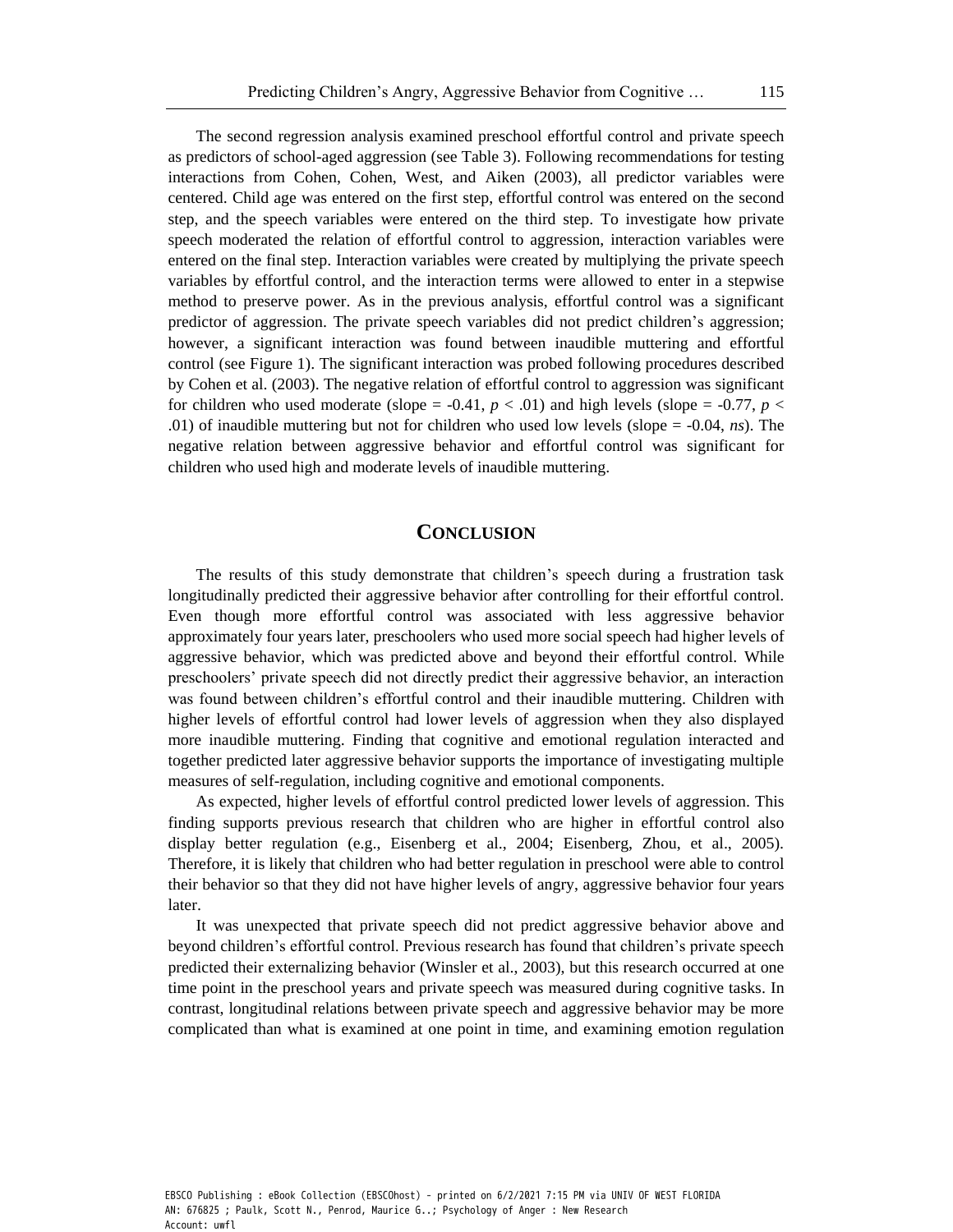along with cognitive regulation may be necessary, as private speech significantly interacted with effortful control.

Even though there was not a direct effect of private speech on aggression, significant moderation was found. Children who had higher levels of effortful control had lower levels of aggression when they also used more inaudible muttering. Inaudible muttering is believed to be the last step in the process of internalizing private speech and are words spoken so quietly that they cannot be understood (Krafft & Berk, 1998). Children who use more inaudible muttering may be more advanced with their self-regulation and were therefore able to control their aggressive behavior later in life. Therefore, it may be indicating that the combination of effortful control and inaudible muttering was the most beneficial for understanding later aggression. This research supports the importance of investigating both cognitive and emotional regulation together to more fully understand how private speech relates to later aggressive behavior.

As expected, children who spoke less social speech were reported to have less aggression, which was predicted above and beyond effortful control. It may be important for children to practice their regulatory skills independently rather than focusing on their mothers and attempting to seek help from their mothers when frustrated. In addition, children who did not seek help from their mothers through social speech may have been better at selfregulation in preschool. Previous research has also found that social speech may be related to poorer regulation (Day & Smith, 2013; Winsler et al., 2011). More independent regulation in preschool may be related to better regulation later as seen by lower levels of aggression. This research emphasizes the importance of encouraging children's independent self-regulation so that they are able to hone these regulation skills during the preschool years.

While the sample was primarily a homogenous and moderately affluent population, there were strengths to the study design. The study had a longitudinal design, and multiple reporters were used to measure aggressive behavior. Future research should include observational measures of children's effortful control and aggressive behavior. In addition, researchers should investigate these relations in a more diverse population to increase the generalizability of the findings.

Children's self-regulation is typically investigated as a cognitive or emotional ability. However, self-regulation is multifaceted (Sokol & Müller, 2007), and our findings support the need to view it as such. When children are faced with a situation that causes them to draw on their self-regulatory skills, they are most likely regulating both cognitive and emotional impulses. Previous researchers have found that emotional aspects of regulation are related to children's aggression (e.g., Eisenberg et al., 2004; Eisenberg, Zhou, et al., 2005), but little research has investigated both cognitive and emotional regulation together for how they predict aggressive behavior. This research illustrates that parents and teachers need to support children's independent cognitive and emotional regulation during early childhood because both are important to children's later development.

## **ACKNOWLEDGMENTS**

We thank all of the participants and the graduate and undergraduate students affiliated with the project. This research was supported by funds awarded to Cynthia L. Smith from a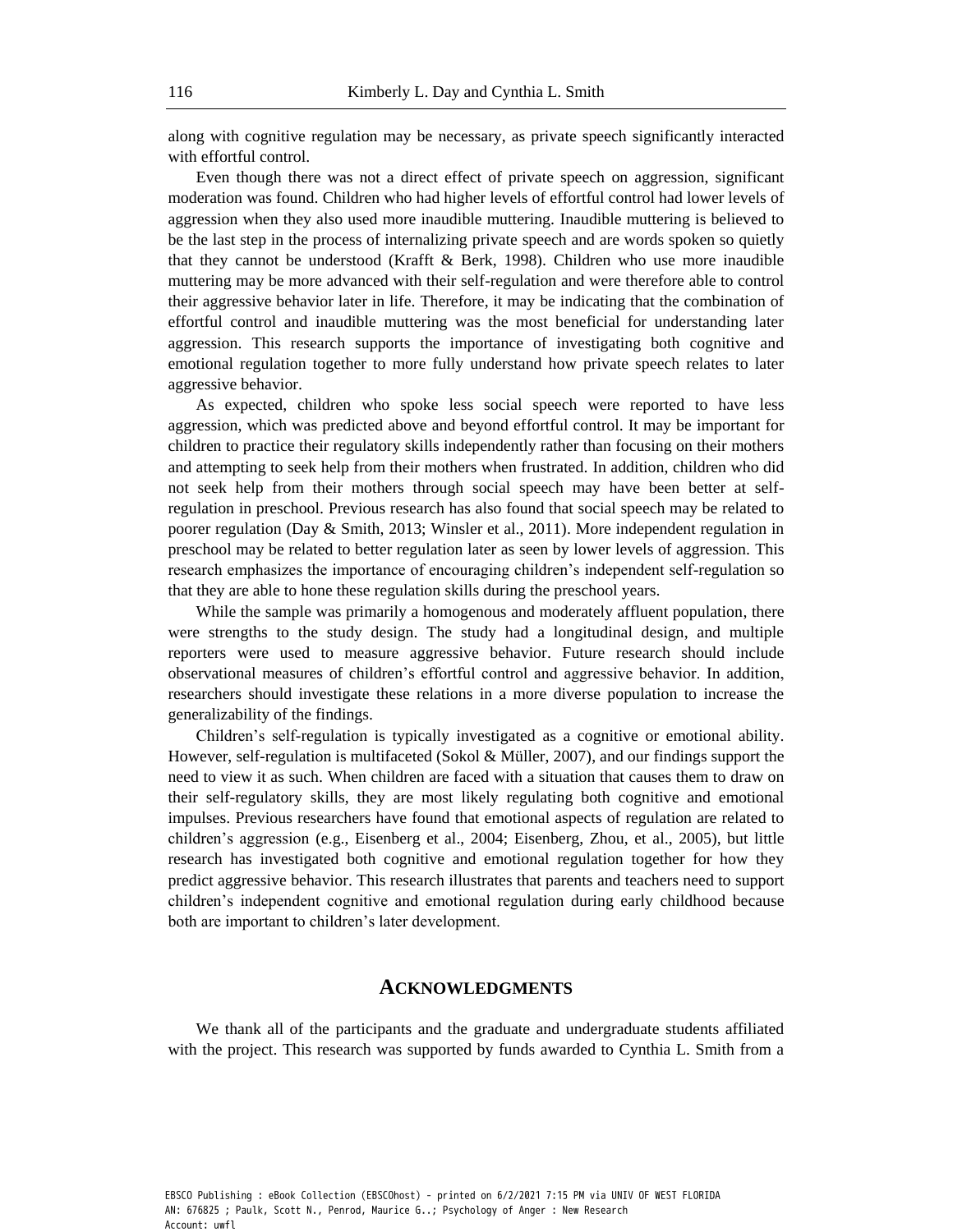Virginia Tech ASPIRES Award, Virginia Tech College of Liberal Arts and Human Sciences Jerome Niles Faculty Research Award and Faculty Fellowship, and the Virginia Tech Institute for Society, Culture & Environment.

## **REFERENCES**

- Achenbach, T. M. (1991). *Integrative guide for the 1991 CBCL/4-18, YSR, and TRF profiles*. Burlington, VT: University of Vermont, Department of Psychiatry.
- Barrera, M., Jr., Biglan, A., Taylor, T. K., Gunn, B. K., Smolkowski, K., Black, C.,…Fowler, R. C. (2002). Early elementary school intervention to reduce conduct problems: A randomized trial with Hispanic and non-Hispanic children. *Prevention Science, 3*, 83-94.
- Barriga, A. Q., Doran, J. W., Newell, S. B., Morrison, E. M., Barbetti, V., & Robbins, B. D. (2002). Relationships between problem behaviors and academic achievement in adolescents: The unique role of attention problems. *Journal of Emotional and Behavioral Disorders, 10*, 233-240.
- Berk, L. E. (1986). Relationship of elementary school children's private speech to behavioral accompaniment to task, attention, and task performance. *Developmental Psychology*, *22*, 671-680.
- Berk, L. E., & Spuhl, S. T. (1995). Maternal interaction, private speech, and task performance in preschool children. *Early Childhood Research Quarterly*, *10*, 145–169.
- Berk, L. E., & Winsler, A. (1995). *Scaffolding children's learning: Vygotsky and early childhood education*. Washington, D.C.: National Association for the Education of Young Children.
- Bivens, J. A., & Berk, L. E. (1990). A longitudinal study of the development of elementary school children's private speech. *Merrill-Palmer Quarterly*, *36*, 443-463.
- Broderick, N. (2001). *An investigation of the relationship between private speech and emotion regulation in preschool age children*. Unpublished manuscript, The Field Institute, Santa Barbara, CA.
- Chiu, S., & Alexander, P. A. (2000). The motivational function of preschoolers' private speech. *Discourse Processes*, *30*, 133-152.
- Cohen, J., Cohen, P., West, S. G., & Aiken, L. S. (2003). *Applied multiple regression/correlation analysis for the behavioral sciences*. Mahwah, NJ: Lawrence Erlbaum.
- Cole, P. K., Armstrong, L. M., & Pemberton, C. K. (2010). The role of language in the development of emotion regulation. In S. D. Calkins & M. A. Bell (Eds.), *APA Human Brain Development Series: Child development at the intersection of emotion and cognition* (pp. 59-78). Washington, D.C.: American Psychological Association.
- Day, K. L., & Smith, C. L. (2013). Understanding the role of private speech in children's emotion regulation. *Early Childhood Research Quarterly, 28,* 405-414.
- Denham, S. A. (1998). Emotion regulation. In *Emotional development in young children* (pp. 147–169). New York, NY: Guilford Press.
- Eisenberg, N., Ma, Y., Chang, L., Zhou, Q., West, S. G., & Aiken, L. (2007). Relations of effortful control, reactive undercontrol, and anger to Chinese children's adjustment. *Development and Psychopathology, 19*, 385-409.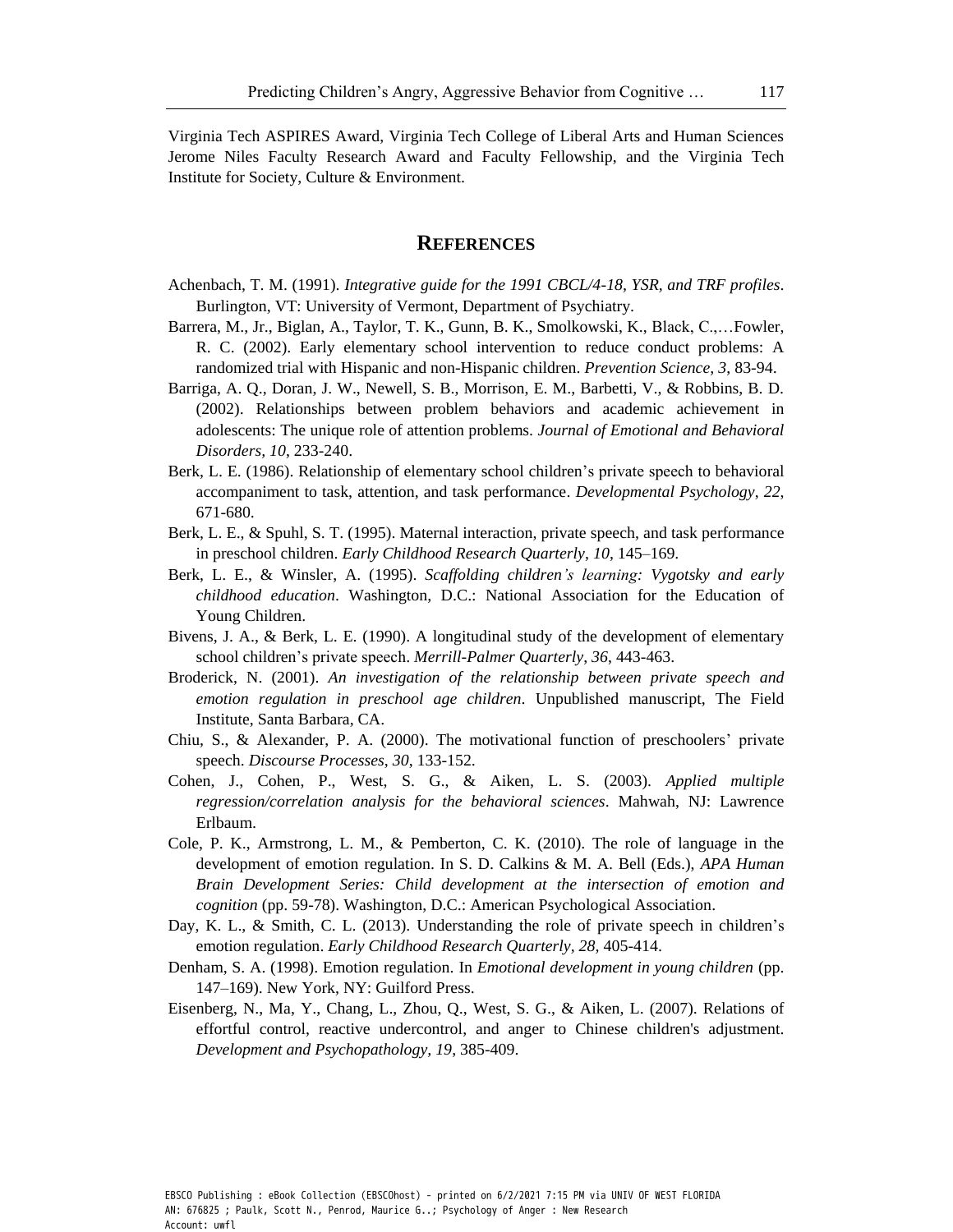- Eisenberg, N., Smith, C. L., & Spinrad, T. L. (2011). Effortful control: Relations with emotion regulation, adjustment, and socialization in childhood. In K. D. Vohs & R. F. Baumeister (Eds.), *Handbook of self-regulation: Research, theory, and applications* (2nd ed., pp. 263-283). New York, NY: Guilford Press.
- Eisenberg, N., Spinrad, T. L., & Eggum, N. D. (2010). Emotion-regulated self-regulation and its relation to children's maladjustment. *Annual Review of Clinical Psychology, 6,* 495- 525.
- Eisenberg, N., Spinrad, T. L., Fabes, R. A., Reiser, M., Cumberland, A. J., Shepard, S. A.,…Thompson, M. (2004). The relations of effortful control and impulsivity to children's resilience and adjustment. *Child Development, 75*, 25-46.
- Eisenberg, N., Zhou, Q., Spinrad, T. L., Valiente, C., Fabes, R. A., & Liew, J. (2005). Relations among positive parenting, children's effortful control, and externalizing problems: A three-wave longitudinal study. *Child Development*, *76*, 1055-1071.
- Fernyhough, C., & Fradley, E. (2005). Private speech on an executive task: Relations with task difficulty and task performance. *Cognitive Development*, *20*, 103-120.
- Goldsmith, H. H., Reilly, J., Lemery, K. S., Longley, S., & Prescott, A. (1993). *Preschool Laboratory Temperament Assessment Battery* (PS Lab-TAB; Version 1.0). Technical Report, Department of Psychology, University of Wisconsin-Madison.
- Grolnick, W. S., & Farkas, M. (2002). Parenting and the development of children's selfregulation. In M. H. Bornstein (Ed.), *Handbook of parenting: Practical issues in parenting* (2nd ed., Vol. 5, pp. 89-110). Mahwah, NJ: Lawrence Erlbaum.
- Kokko, K., Tremblay, R. E., Lacourse, E., Nagin, D. S., & Vitaro, F. (2006). Trajectories of prosocial behavior and physical aggression in middle childhood: Links to adolescent school dropout and physical violence. *Journal of Research on Adolescence, 16*, 403-428.
- Krafft, K. C., & Berk, L. E. (1998). Private speech in two preschools: Significance of openended activities and make-believe play for verbal self-regulation. *Early Childhood Research Quarterly*, *13*, 637-658.
- Manning, B. H., White, C. S., & Daugherty, M. (1994). Young children's private speech as a precursor to metacognitive strategy use during task engagement. *Discourse Processes*, *17*, 191-211.
- Putnam, S. P., & Rothbart, M. K. (2006). Development of short and very short forms of the children's behavior questionnaire. *Journal of Personality Assessment*, *87*, 103-113.
- Sokol, B. W., & Müller, U. (2007). The development of self-regulation: Toward the integration of cognition and emotion. *Cognitive Development*, *22*, 401-405.
- Spinrad, T. L., Eisenberg, N., Gaertner, B., Popp, T., Smith, C. L., Kupfer, A.,… Hofer, C. (2007). Relations of maternal socialization and toddlers' effortful control to children's adjustment and social competence. *Developmental Psychology*, *43*, 1170-1186.
- Tabachnick, B. G., & Fidell, L. S. (2006). *Using multivariate statistics* (5th ed.). Boston, MA: Allyn & Bacon.
- Thompson, R. A. (1990). Emotion and self-regulation. In R. A. Thompson (Ed.), *Nebraska Symposium on Motivation* (Vol. 36, pp. 367-468). Lincoln, NB: University of Nebraska.
- Vitaro, F., & Brengden, M. (2005). Proactive and reactive aggression. In R. E. Tremblay, W. W. Hartup, & J. Archer (Eds.), *Developmental origins of aggression* (pp. 178-201). New York, NY: Guilford Press.
- Winsler, A. (2009). Still talking to ourselves after all these years: A review of current research on private speech. In A. Winsler, C. Fernyhough, & I. Montero, (Eds.), *Private*